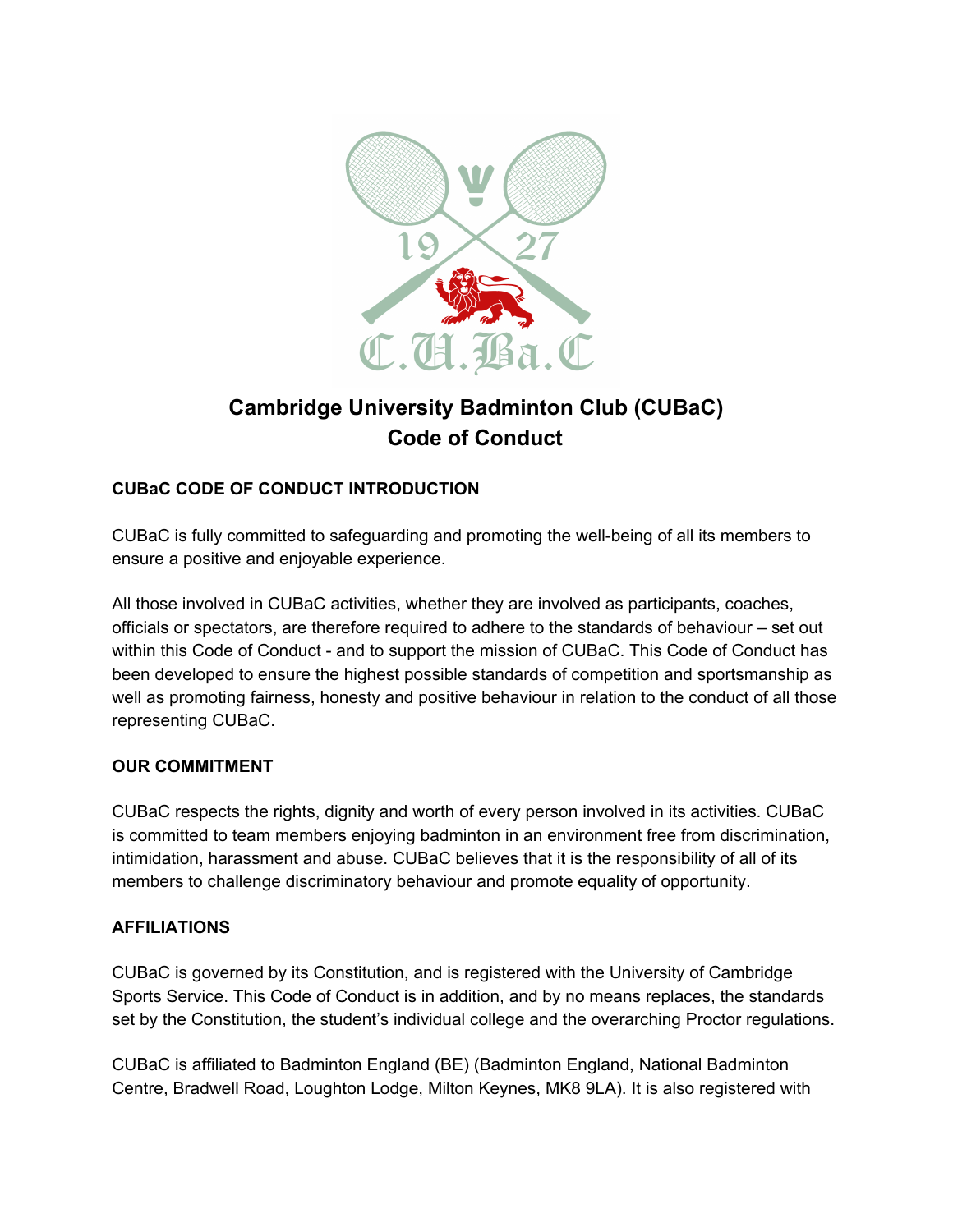British Universities & Colleges Sport (BUCS). CUBaC abides by the regulations of these bodies regarding their respective competitions.

## **STANDARDS OF BEHAVIOUR**

Members of CUBaC are solely responsible for their conduct when representing the team. Members **must** therefore:

- Respect the rights, dignity and values of others;
- Operate within the rules of the sport as set out by the Badminton World Federation (BWF).
- Treat facilities, equipment, staff and students at the University of Cambridge and other institutions with respect and abide by any rules that may apply;
- Be aware of how their actions may be perceived by others;
- Maintain high standards of personal behaviour at all times;
- Conduct themselves in a reasonable manner relating to offensive language and temperament
- Refrain from any form of bullying or harassment of others. Harassment is any offensive conduct based on a person`s race, sex, gender identity, national origin, colour, disability, age, sexual orientation, marital status, religion or any other status protected by law.
- Respect the decisions of officials, making all appeals through the appropriate formal process and respecting the final decision;
- Not condone, or allow to go unchallenged, any form of bullying, harassment or discrimination if witnessed;
- Refrain from the use of and involvement with illegal substances at all times.
- Not act in an unlawful manner;
- Not encourage or pressure others into acting against the code;
- Understand the repercussions of any breaches of this Code of Conduct.

## **INSURANCE**

CUBaC is covered by BE's public liability insurance and, as a registered sports club, the University's public liability insurance.

All players and coaches should be aware of the fact that they take part in all activities at entirely their own risk, and that neither CUBaC nor any of the bodies mentioned above, nor the University shall be liable for any accident or injury sustained, excluding the provisions made by relevant English law.

Players and coaches who drive rental cars or their own cars to away fixtures do so at their own risk and must have insurance cover. While CUBaC will pay for full excess insurance for all drivers if this is possible, the Club in general cannot pay excess charges for damaged vehicles. In addition, CUBaC will not in general pay for any fines (e.g. speeding tickets).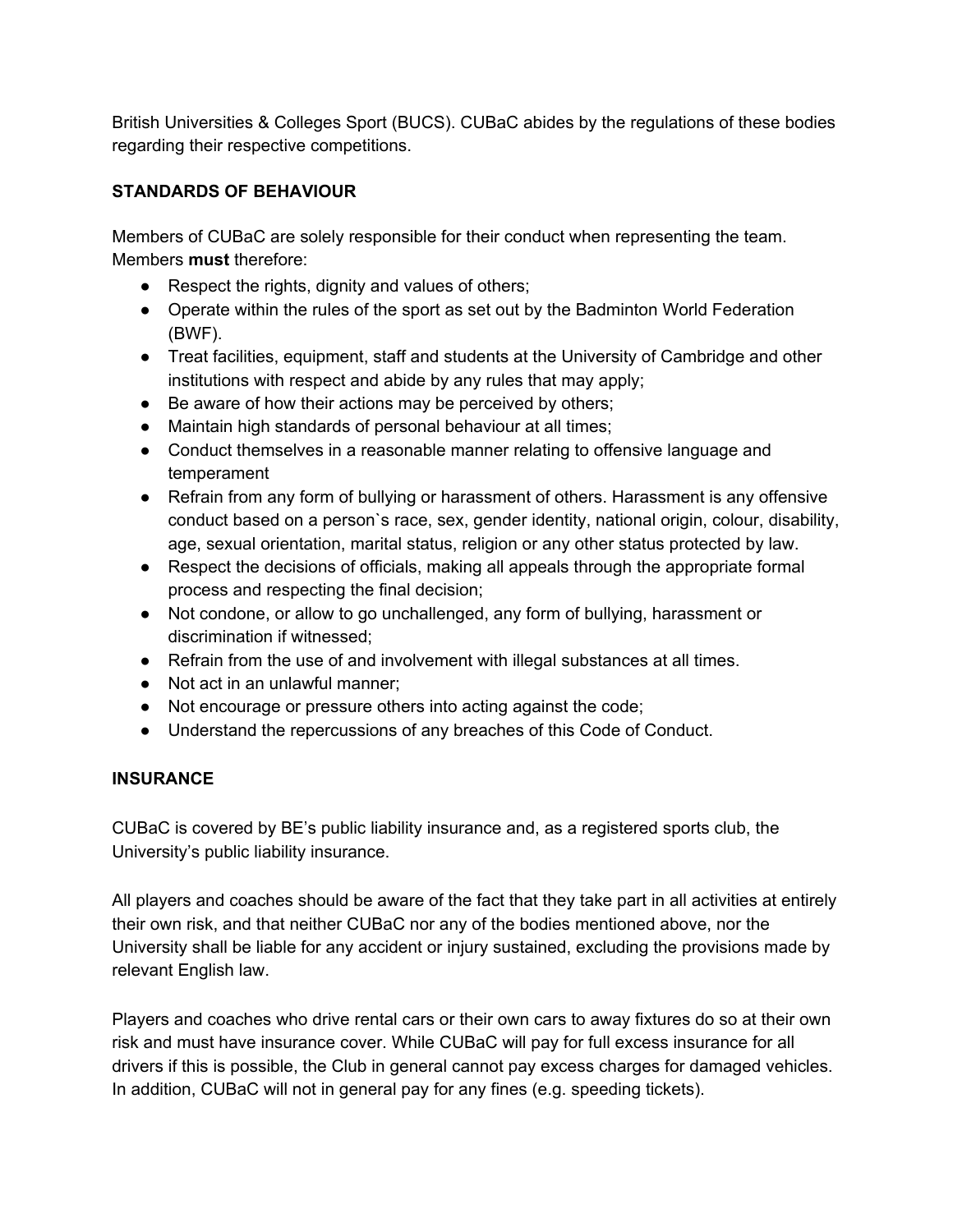## **HEALTH AND SAFETY**

CUBaC is strongly committed to encouraging members to take part, but the health, well-being and safety of each individual is always our paramount concern. The Club will therefore take all reasonable steps to ensure that all its activities are safe in line with the Club Safety Policy, available at cubac.org/documentation.

- To support the Club, all members are expected to:
- Take reasonable care for their own health and safety and that of others who may be affected by what they do or not do.
- Wear appropriate attire for badminton, in particular shoes designed for badminton as this greatly reduces the risk of injuries. No jewellery that might cause personal injury or injury to other players may be worn.
- Cooperate with the club on health and safety issues, and notify promptly Club officials of any perceived risks, accidents, or near-misses that occur.
- Ensure that they update the club and coaches with any medical information or changes to emergency contact details.

The Club will endeavour to provide adequate training for all members to ensure their safety when training or playing. Practice sessions will in general be led by an experienced player (in almost all cases this will be one of the team captains). The Club wishes to state explicitly that these precautions do not and cannot preclude a member suffering from (possibly serious) injury, as detailed in the Club's Risk Assessment.

While CUBaC performs the administration for the College League all games are held as friendly games between two College societies and the societies themselves are responsible for the health and safety of their members. It is the responsibility of the college teams to ensure that the league rules are adhered to.

## **ANTI-DOPING**

Members of the Club must adhere to the requirements of the World Anti-Doping Agency (WADA) code. Please note that players could potentially be subject to random testing during competitions, particularly those competing at National Level and above. Club Members caught with banned substances in their system will be subject to disciplinary proceedings

## **PUBLICATIONS, INTERNET AND SOCIAL MEDIA**

CUBaC wishes to promote the club positively both within the University and externally. It recognises that its publications, online, print and social media are important tools in recruiting new members and engaging with alumni and potential sponsors. It is the responsibility of all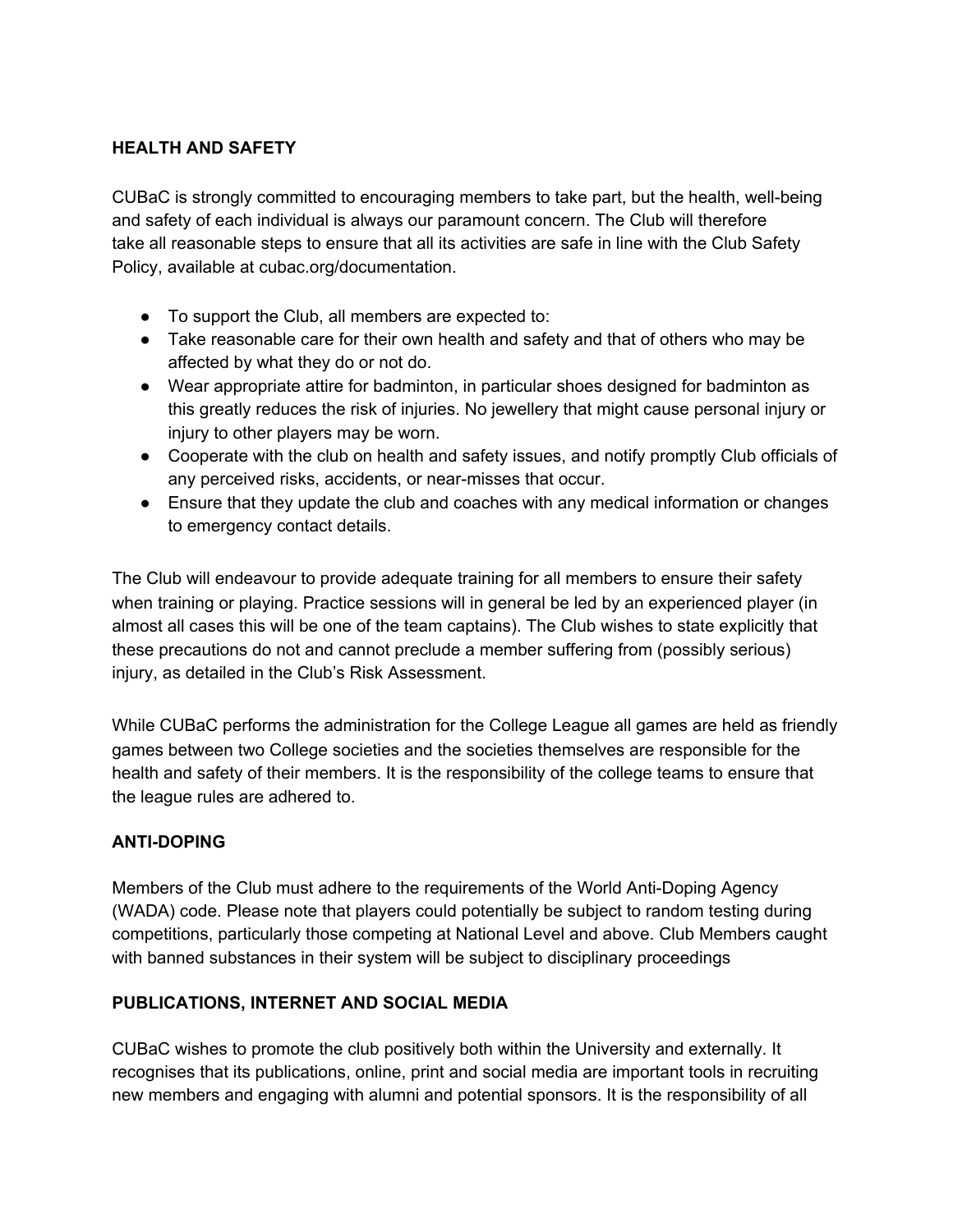CUBaC members to manage their personal social media presence responsibly. As such, all members are responsible for ensuring that they:

- Refrain from publishing comments about other clubs, players or judges and any controversial or potentially inflammatory subjects.
- Avoid hostile or harassing communications in any posts or other online communications.
- Identify all copyrighted or borrowed material with citations and links. When publishing direct paraphrased quotes, thoughts, ideas, photos or videos, give credit to the original publisher or author.
- Review responses to online posts and resolve any concerns before they are posted.

# **SOCIAL EVENTS**

Social functions form an important part of a club's activities. CUBaC is committed to ensuring that all students are able and encouraged to participate in student activities in an atmosphere free from discrimination or fear. As such, CUBaC will aim to organise a range of social events that are as inclusive as possible. Members should be aware that:

- Participation in any form of social activity is completely optional.
- They must not force others to participate in initiations and/or other social and sporting events run by CUBaC.
- Members must be made aware that they can opt-out of social activities without fear of undue pressure, reprisal or any other form of discrimination at any point.

## **FINANCIAL MATTERS**

CUBaC is a non-profit members' club funded primarily by members' subscription fees. Both Full and Half Membership fees are available, however strict conditions must be met to qualify for Half Membership fees as per clause 3 (3) of the Constitution. Full and Half Membership fees are set by the Executive Committee each year.

Members are expected to abide by all payment deadlines set by the Junior Treasurer. If there is difficulty meeting a deadline, this should be raised with the Junior Treasurer as soon as possible. Failure to meet payment deadlines without an excuse approved by the Junior Treasurer constitutes a breach of this Code of Conduct.

## **BREACHES OF THE CODE OF CONDUCT**

Clause 9 (1) of the Club Constitution states that the Executive Committee shall have the authority to expel or to suspend a member or members whose actions are felt to be such as to bring the Club into disrepute, or gravely harm the interests of its members, subject to the remainder of clause 9. A breach of this Code of Conduct will be considered against the interests of the Club's members.